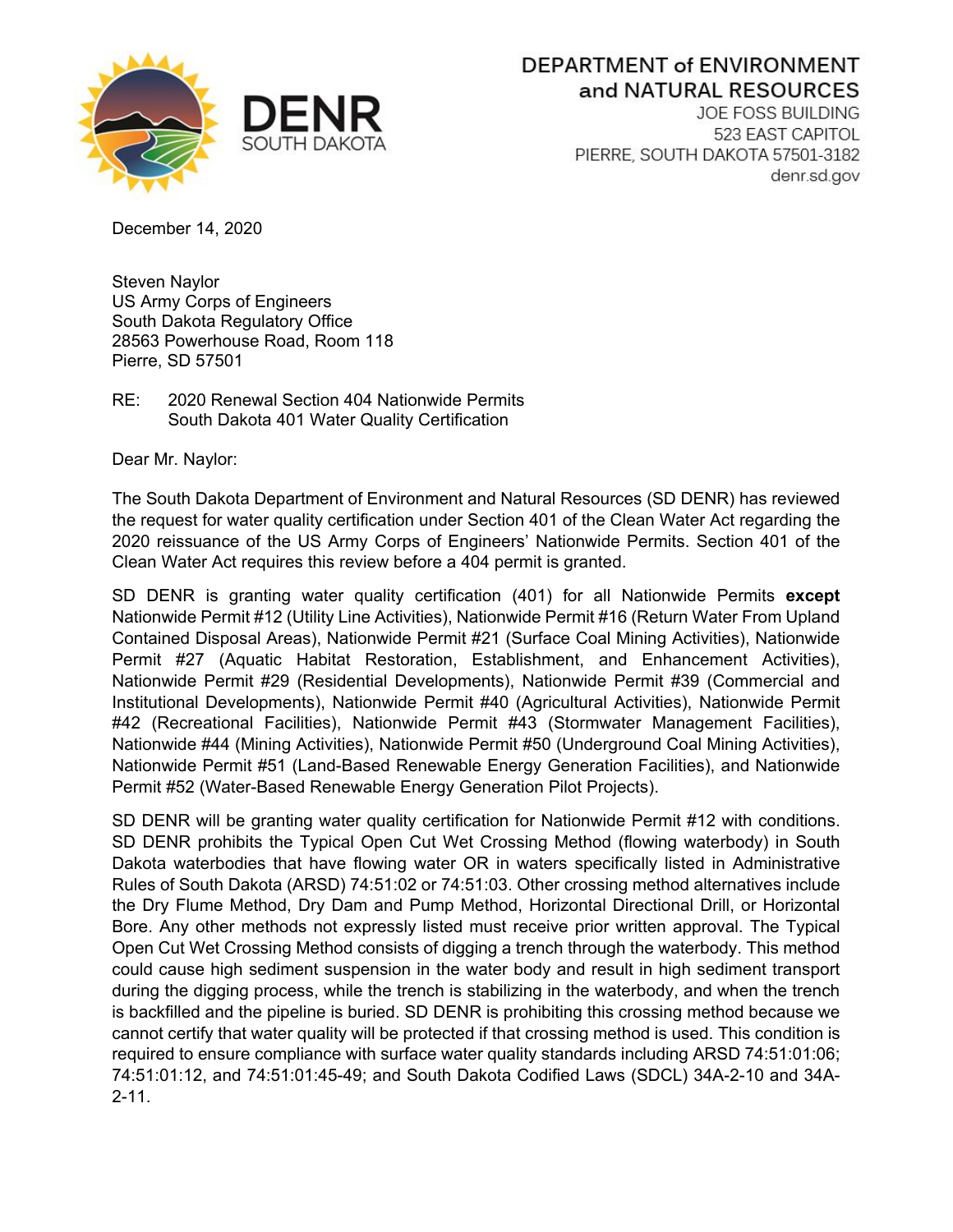SD DENR will be granting water quality certification for Nationwide Permit #16 with conditions. The project proponent must properly install, operate, and maintain sediment and erosion controls surrounding all dredged disposal areas. Best management practices must be in place to ensure that return water does not violate any surface water quality standards under ARSD 74:51:01-03. The return water shall not contain toxic pollutants in toxic amounts (ARSD 74:51:01:55), shall not cause a sheen or film on the receiving water (ARSD 74:51:01:10); shall not contain visible pollutants (74:51:01:06) , shall not contain sediment in excess of state water quality standards, (74:51:01:45-49), and shall not impact the biological integrity of the receiving waters (ARSD 74:51:01:12). These conditions are collectively required to ensure compliance with surface water quality standards and are supported under ARSD 74:51:01 and SDCL 34A-2-10, 34A-2-11, and 34A-2-21.

SD DENR is granting water quality certification for Nationwide Permit #27 with conditions. Under ARSD 74:51:01.60, department approval is required on water resource enhancement or restoration projects. In some cases, a public notice is required by ARSD 74:51:01:60 at least 10 days before the project begins to inform the public of any pesticides that will be used. The applicant must submit the required information detailed in ARSD 74:51:01:60 for the department's review and approval before the project can begin. Therefore, DENR will grant 401 certification of Nationwide Permit #27 with the condition that the project proponent gain project approval through SD DENR. Water resource enhancement and restoration project approval is necessary to ensure that the project will adequately address restoration/enhancement objectives, provide appropriate erosion control Best Management Practices to protect water quality, and provide the public the opportunity to comment on the project activities. This condition is required under ARSD 74:51:01.60 and is supported under SDCL 34A-2-10 and 34A-2-11.

Nationwide Permits #29 and #39 allow attendant features, including the construction of on-site septic systems in wetland areas. SD DENR has determined that these attendant features conflict with state water pollution control laws and regulations. Allowing this type of activity compromises the integrity of the state's surface and ground water resources and the state's efforts to protect them. Therefore, SD DENR will grant 401 certification of Nationwide Permits #29 and #39 with the condition that the project proponent follow all rules under ARSD 74:53:01 and SDCL 34A-2- 20 through 34A-2-22, and 34A-2-93. These conditions are supported by ARSD 74:53:01 and SDCL 34A-2-1, 34A-2-20 through 22, 34A-2-36, 34A-2-36.1, and 34A-2-104.

SD DENR is granting water quality certification for Nationwide Permits #21, 29, 39, 40, 42, 43, 50, 51, and 52 with the condition that a maximum 300 linear foot limit be placed on shoreline impact (as was present in the 2017 Nationwide Permits). This condition does NOT apply to shoreline restoration projects. The 300 linear foot limit is necessary to ensure that the project does not individually or cumulatively result in more than minimal adverse impacts to water quality. South Dakota has many small intermittent and perennial streams that are narrow in width. Simply using the  $\frac{1}{2}$  acre limit to apply to these Nationwide Permits would not adequately protect small South Dakota Streams and could potentially result in the loss of hundreds or thousands of miles of small South Dakota streams. Under SDCL 34A-2-1, the public policy is to conserve the waters of South Dakota and to protect, maintain, and improve the quality thereof for water supplies, for the propagation of wildlife, fish, and aquatic life. Not having any maximum linear limit to this Nationwide Permit does not meet the stated policy of SDCL 34-A-2-1.

SD DENR is denying water quality certification for Nationwide Permit #44 (Mining Activities). State law directs any disturbances to the prevailing hydrologic cycle, including water quality and